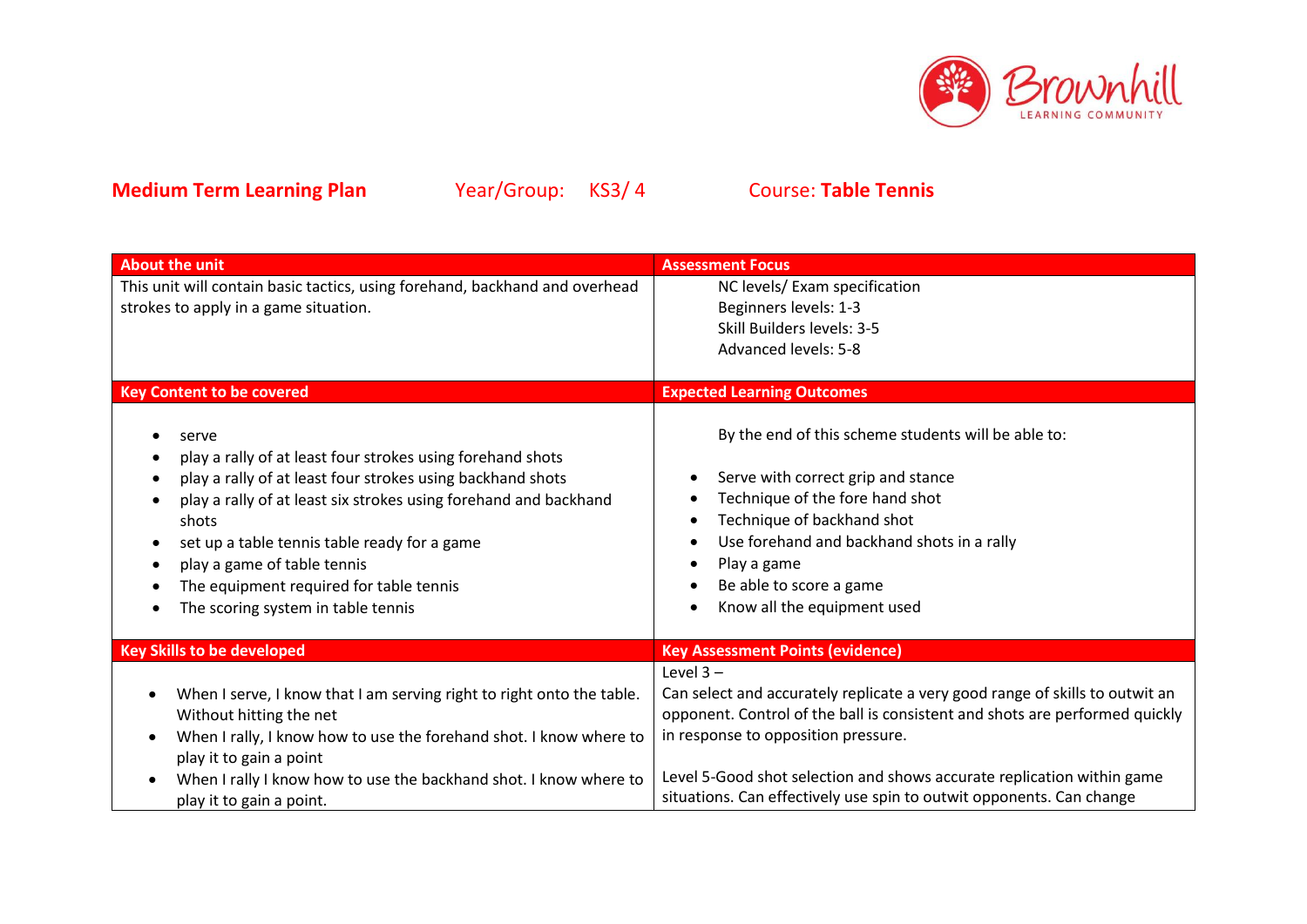

| When I rally, I can use both backhand and forehand continuous<br>shots.<br>I know how to set the table up with all the correct equipment<br>$\bullet$<br>I know how to play a game of table tennis, I can rally consistently<br>$\bullet$<br>with accuracy and control<br>I know all the equipment that is required to play a game of table<br>$\bullet$<br>tennis<br>I Know how to core a game of table tennis<br>$\bullet$ | strategies and tactics to exploit opponents' weaknesses. Can analyse,<br>explain how skills etc have been used, and suggest ways to improve<br>further.<br>Level 8-<br>Can use and replicate an excellent range of shots to outwit an opponent.<br>Use of spin is excellent showing topspin, sidespin and backspin on both<br>forehand and backhand side. An advanced level of skills/shot selection and<br>consistent technique even under pressure. Is able to demonstrate a very<br>good level of tactical awareness and can adapt and apply these to suit both<br>defensive and attacking situations. |  |
|------------------------------------------------------------------------------------------------------------------------------------------------------------------------------------------------------------------------------------------------------------------------------------------------------------------------------------------------------------------------------------------------------------------------------|-----------------------------------------------------------------------------------------------------------------------------------------------------------------------------------------------------------------------------------------------------------------------------------------------------------------------------------------------------------------------------------------------------------------------------------------------------------------------------------------------------------------------------------------------------------------------------------------------------------|--|
| <b>Language for Learning</b>                                                                                                                                                                                                                                                                                                                                                                                                 | Links to EBD/ personal, social and emotional needs                                                                                                                                                                                                                                                                                                                                                                                                                                                                                                                                                        |  |
| Tactics and techniques, eg. base position, angles, forehand, backhand,<br>smash, overhead, volley, block, pus, staying in the rally, finishing the rally,<br>tactics, game plan, success criteria, officiating/umpiring, captaincy,<br>adjustments/variations, anticipation, fitness                                                                                                                                         | L1 - Is attentive and has an interest in school work.<br>L4 - Works efficiently in a group/team.<br>C3 - Only interrupts and seeks attention appropriately.<br>C4 - Is physically and verbally peaceable.<br>C5 - Respects property/equipment.<br>E5 - Is emotionally stable and shows self-control                                                                                                                                                                                                                                                                                                       |  |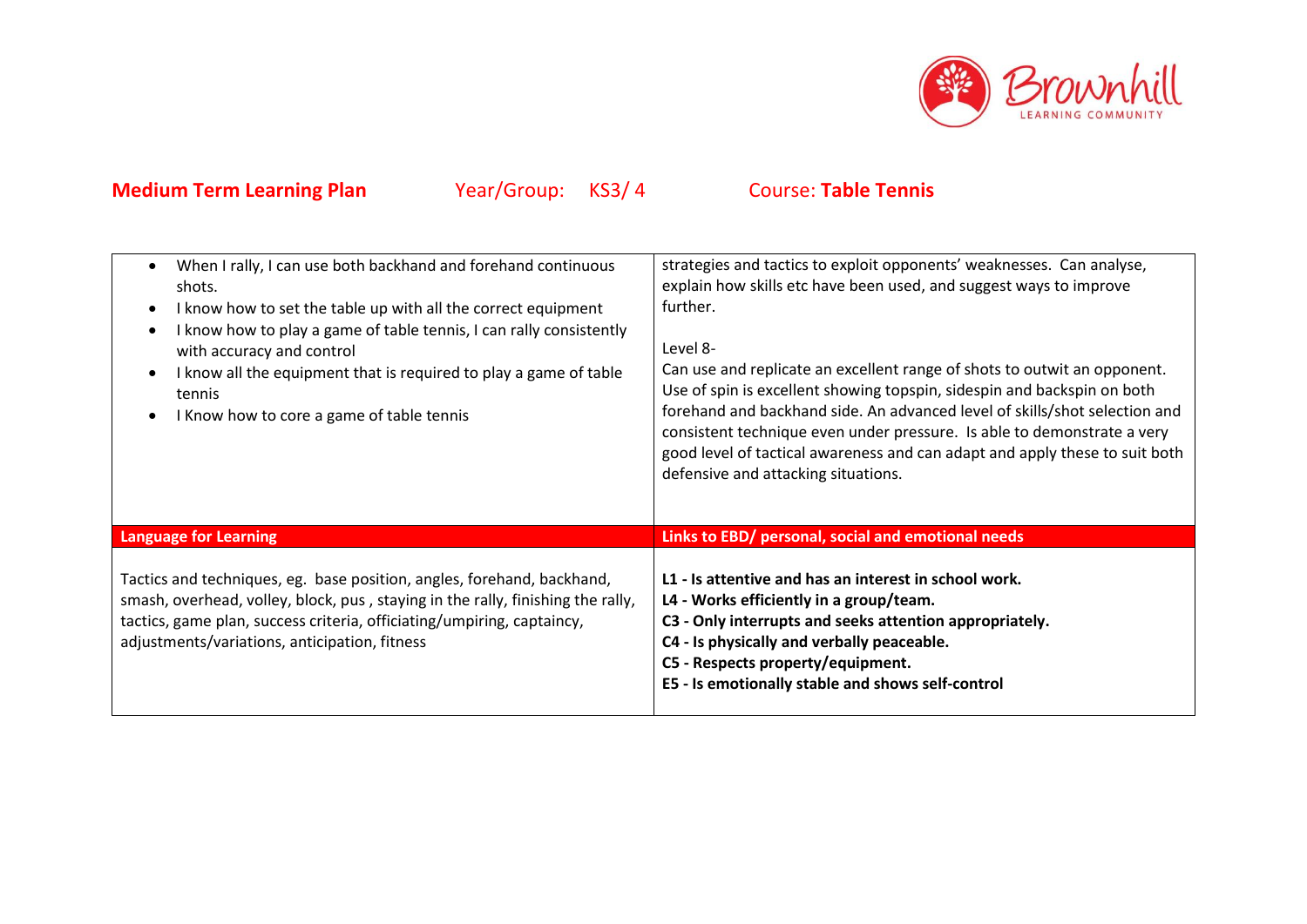

| <b>Session</b> | <b>Learning Objectives</b> | <b>Content to be covered</b>                            | <b>Suggested Pedagogy/Teaching</b><br><b>Activities</b>                                                                                                                                                                                                                                                                                                                                                                                                      | <b>Learning Outcomes</b><br>(Assessment/Level                                                       |
|----------------|----------------------------|---------------------------------------------------------|--------------------------------------------------------------------------------------------------------------------------------------------------------------------------------------------------------------------------------------------------------------------------------------------------------------------------------------------------------------------------------------------------------------------------------------------------------------|-----------------------------------------------------------------------------------------------------|
|                |                            |                                                         |                                                                                                                                                                                                                                                                                                                                                                                                                                                              | descriptors for this lesson)                                                                        |
| $\mathbf{1}$   | Serve                      | To perform and replicate a legal table<br>tennis serve. | t.p If ball clips net and goes over its a<br>let.<br>Opponent must allow the ball to hit<br>their side of the table before trying<br>to return this.<br>Warm up - Student led. Pairs; demo<br>grip and ready position. Rally 1/2 table<br>each with backhand push. Teaching<br>points; Shake hands, V of hand down<br>side of bat, bend knees, on toes, flat<br>bat face (neutral) & pushing action<br>away from body. How many<br>backhand pushes in a row? | When I serve, I know that I am<br>serving right to right onto the<br>table. Without hitting the net |
|                |                            |                                                         | Progression; backhand push to try to<br>beat opponent. Double games                                                                                                                                                                                                                                                                                                                                                                                          |                                                                                                     |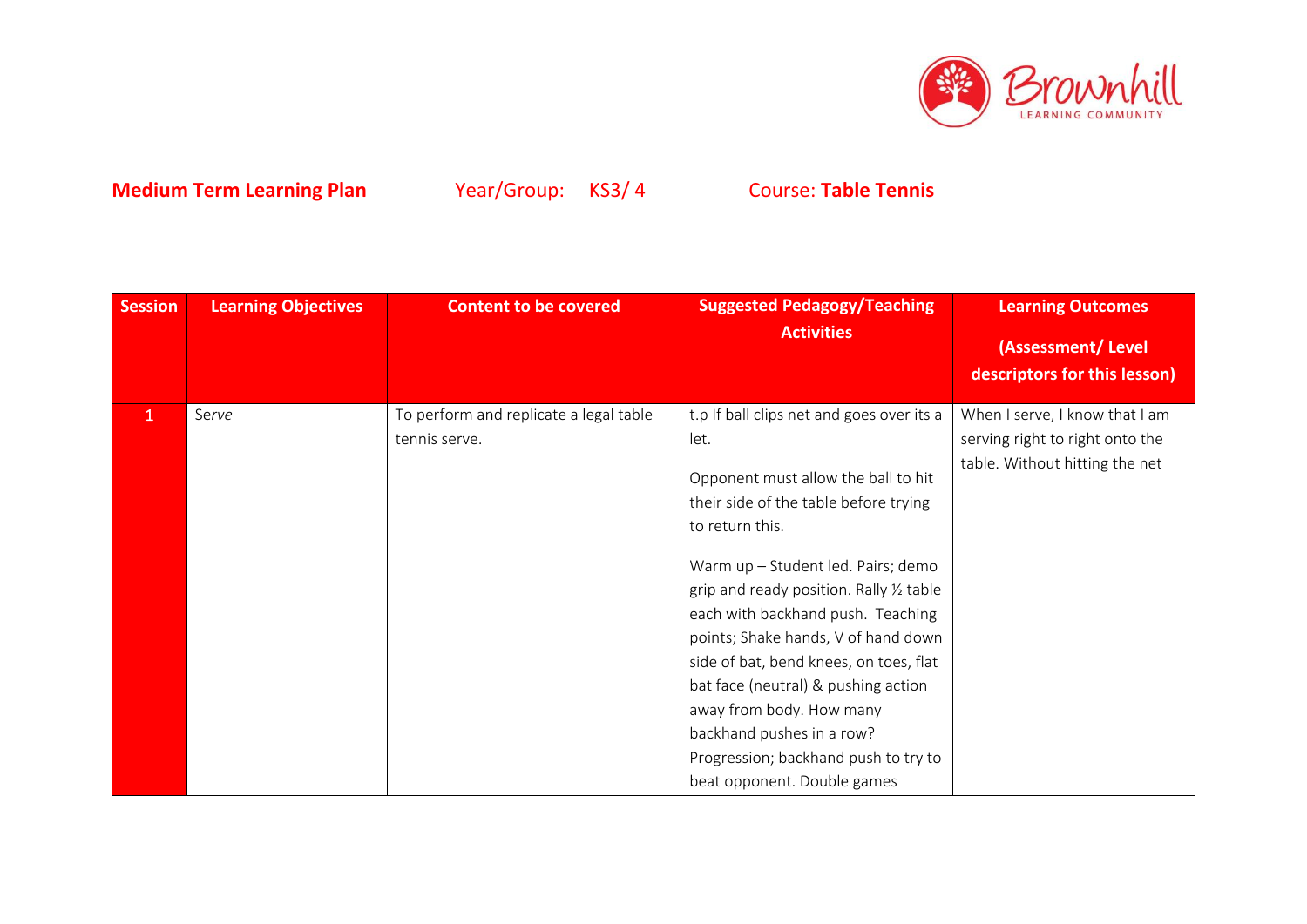

|                |                                                                  |                    | basics-teacher demo; basic rules &<br>scoring i.e. alternate shots. Possible<br>condition; extra point for winning<br>b'hand push.                                                                                                                                                                                                                                                                                                                                                                                                                     |                                                                                                                                                          |
|----------------|------------------------------------------------------------------|--------------------|--------------------------------------------------------------------------------------------------------------------------------------------------------------------------------------------------------------------------------------------------------------------------------------------------------------------------------------------------------------------------------------------------------------------------------------------------------------------------------------------------------------------------------------------------------|----------------------------------------------------------------------------------------------------------------------------------------------------------|
| 2 <sup>1</sup> | Play a rally of at least four<br>strokes using forehand<br>shots | Introduce forehand | Warm up in 4's-Recap prior<br>learning in a 3 min rally. Discuss<br>topspin bat position (closed bat<br>faced).<br>T.P's; present ball, (no disguise),<br>must be behind line, 6 inch throw<br>up, diagonal & bounce on each side.<br>$1$ vs $1$ – experiment with serves.<br>Progression- add spin, backhand<br>serves. Double games-teacher<br>demo; Recap rules & scoring. i.e.<br>service order (A serves two<br>diagonally to C, C serves two to B, B<br>serves two to D, D serves two to A<br>etc) King of the court-winners up,<br>losers down. | When I rally, I know how to use<br>the forehand shot. I know where<br>to play it to gain a point<br>I do this with accuracy, control<br>and consistently |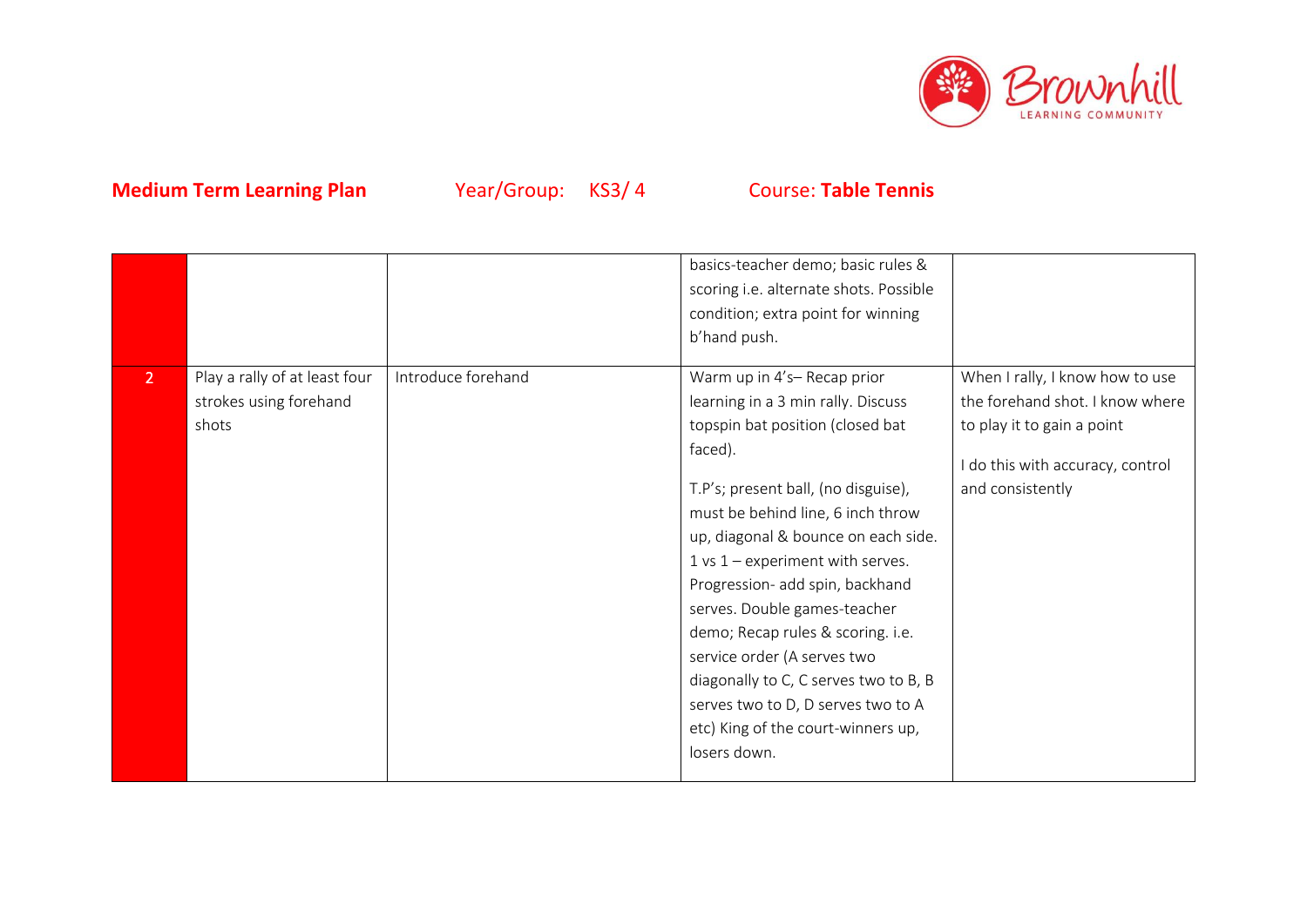

| 3              | Play a rally of at least four | Introduce back hand | Warm up in 4's-Recap prior             | When I rally I know how to use    |
|----------------|-------------------------------|---------------------|----------------------------------------|-----------------------------------|
|                | strokes using backhand        |                     | learning in a 3 min rally. Recap       | the backhand shot. I know         |
|                | shots                         |                     | benefits backhand Watch dartfish       | where to play it to gain a point. |
|                |                               |                     | clip of backhand. Highlight possible   |                                   |
|                |                               |                     | teaching points; close bat face,       | I do this with accuracy, control  |
|                |                               |                     | action = pocket, mirror (throwing      | and consistently                  |
|                |                               |                     | frisbee) & follow through up high.     |                                   |
|                |                               |                     | Discuss when might you use it? $1-1-$  |                                   |
|                |                               |                     | cross court rally. Competition-count   |                                   |
|                |                               |                     | consecutive shots. Double games-       |                                   |
|                |                               |                     | teacher demo; Recap rules &            |                                   |
|                |                               |                     | scoring. King of the court-winners     |                                   |
|                |                               |                     | up, losers down.                       |                                   |
|                |                               |                     |                                        |                                   |
| $\overline{4}$ | Play a rally of at least six  | The use of Shots    | Warm up in 4's-Recap prior             | When I rally, I can use both      |
|                | strokes using forehand        |                     | learning in a 3 min rally.             | backhand and forehand             |
|                | and backhand shots            |                     | Recap techniques of backhand and       | continuous shots.                 |
|                |                               |                     | forehand shots                         | I do this with accuracy, control  |
|                |                               |                     |                                        | and consistently                  |
|                |                               |                     | Play rally's using forehand strokes of |                                   |
|                |                               |                     | six plus.                              |                                   |
|                |                               |                     |                                        |                                   |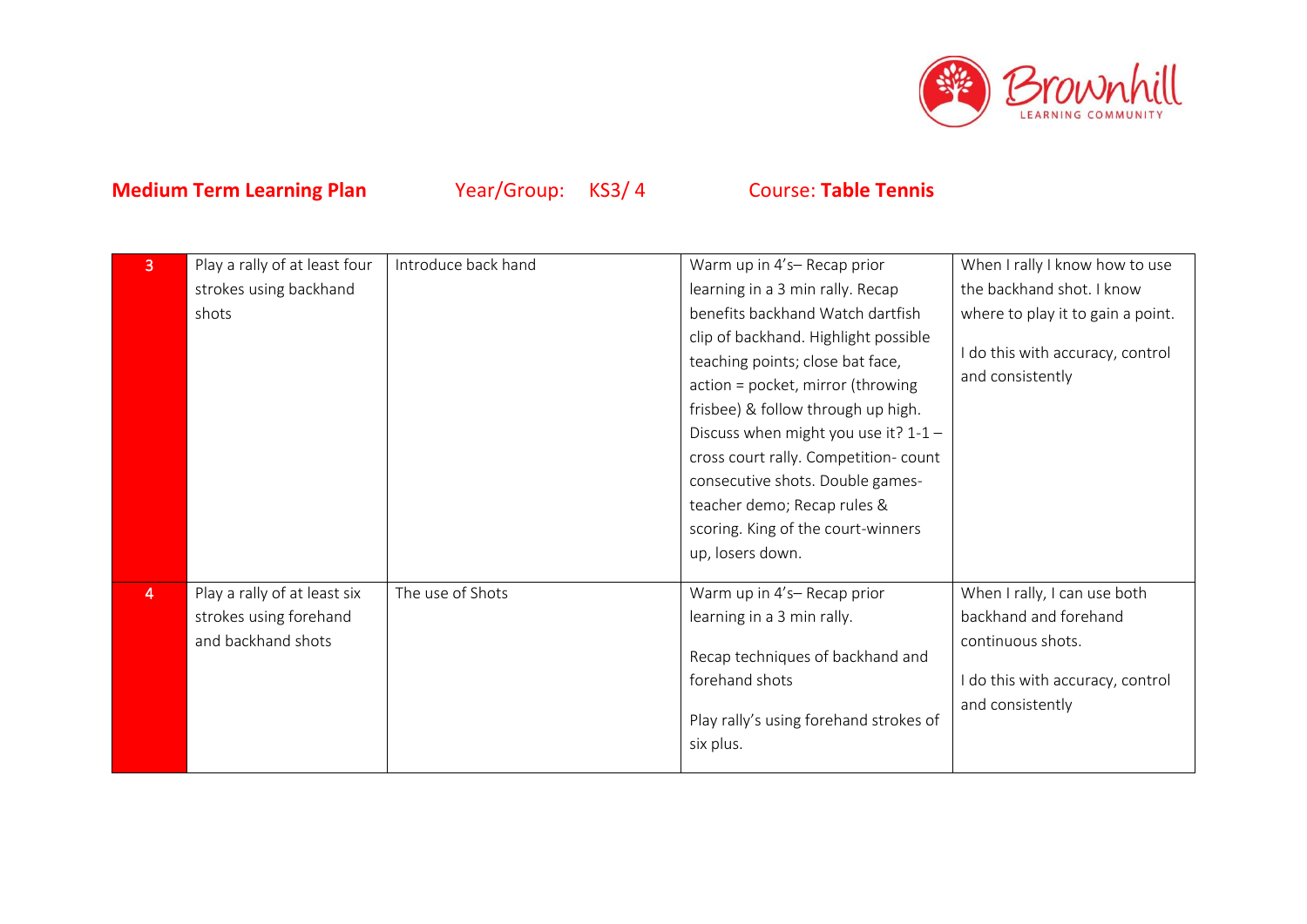

|                |                                                 |                                                    | Play rally's using backhand strokes of<br>six plus.<br>Play rally of using both backhand<br>and forehand stokes six plus                                                                                                                                                                                                                     |                                                                                                        |
|----------------|-------------------------------------------------|----------------------------------------------------|----------------------------------------------------------------------------------------------------------------------------------------------------------------------------------------------------------------------------------------------------------------------------------------------------------------------------------------------|--------------------------------------------------------------------------------------------------------|
| 5 <sub>1</sub> | Set up a table tennis table<br>ready for a game | To know how to set the table ready for<br>the game | Where are they placed??<br>Two nets<br>Two paddles<br>A table<br>A ball                                                                                                                                                                                                                                                                      | I know how to set the table up<br>with all the correct equipment<br>On my own                          |
| 6 <sup>1</sup> | Play a game of table<br>tennis                  | To know how to play a game of table<br>tennis      | Warm up - Student led. Pairs; demo<br>grip and ready position. Rally 1/2 table<br>each with backhand push. Teaching<br>points; Shake hands, V of hand down<br>side of bat, bend knees, on toes, flat<br>bat face (neutral) & pushing action<br>away from body. How many<br>backhand pushes in a row?<br>Progression; backhand push to try to | I know how to play a game of<br>table tennis, I can rally<br>consistently with accuracy and<br>control |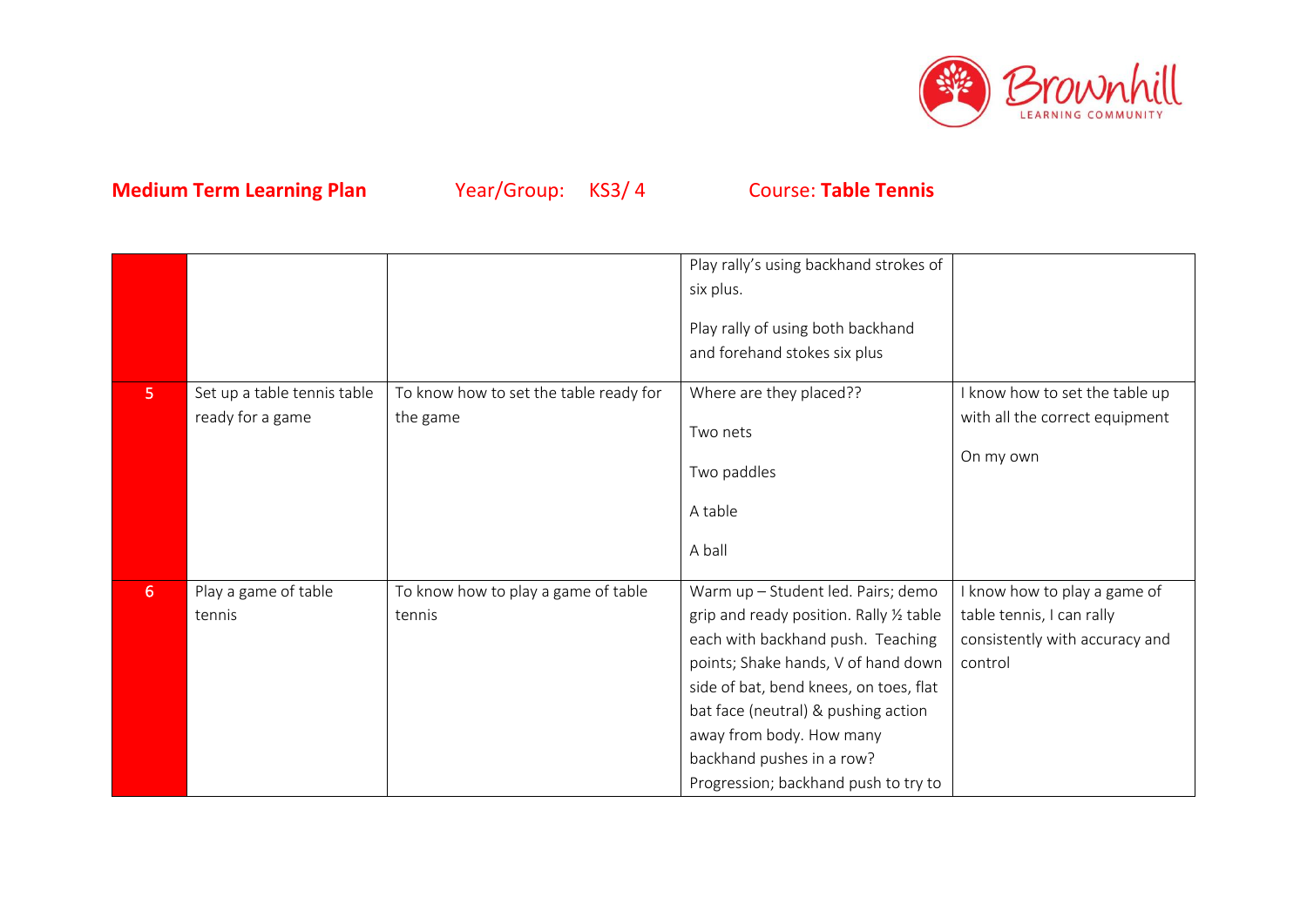

|                |                                            |                                                                                    | beat opponent. Double games<br>basics-teacher demo; basic rules &<br>scoring i.e. alternate shots. Possible<br>condition; extra point for winning<br>b'hand push.                             |                                                                                |
|----------------|--------------------------------------------|------------------------------------------------------------------------------------|-----------------------------------------------------------------------------------------------------------------------------------------------------------------------------------------------|--------------------------------------------------------------------------------|
| $\overline{7}$ | The equipment required<br>for table tennis | To know all the equipment that is<br>involved in playing a game of table<br>tennis | Two nets<br>Two paddles<br>A table<br>A ball<br>Quick fire question and answer on<br>equipment                                                                                                | I know all the equipment that is<br>required to play a game of table<br>tennis |
| 8 <sup>°</sup> | The scoring system in<br>table tennis.     | To know how to score in a game of<br>table tennis                                  | Warm up in 4's-Recap prior<br>learning in a 3 min rally.<br>Point won if the opponent is unable<br>to return the ball onto your side of<br>the table<br>Winner of the game is the first to 11 | I Know how to score a game of<br>table tennis<br>I can do this accuratley      |